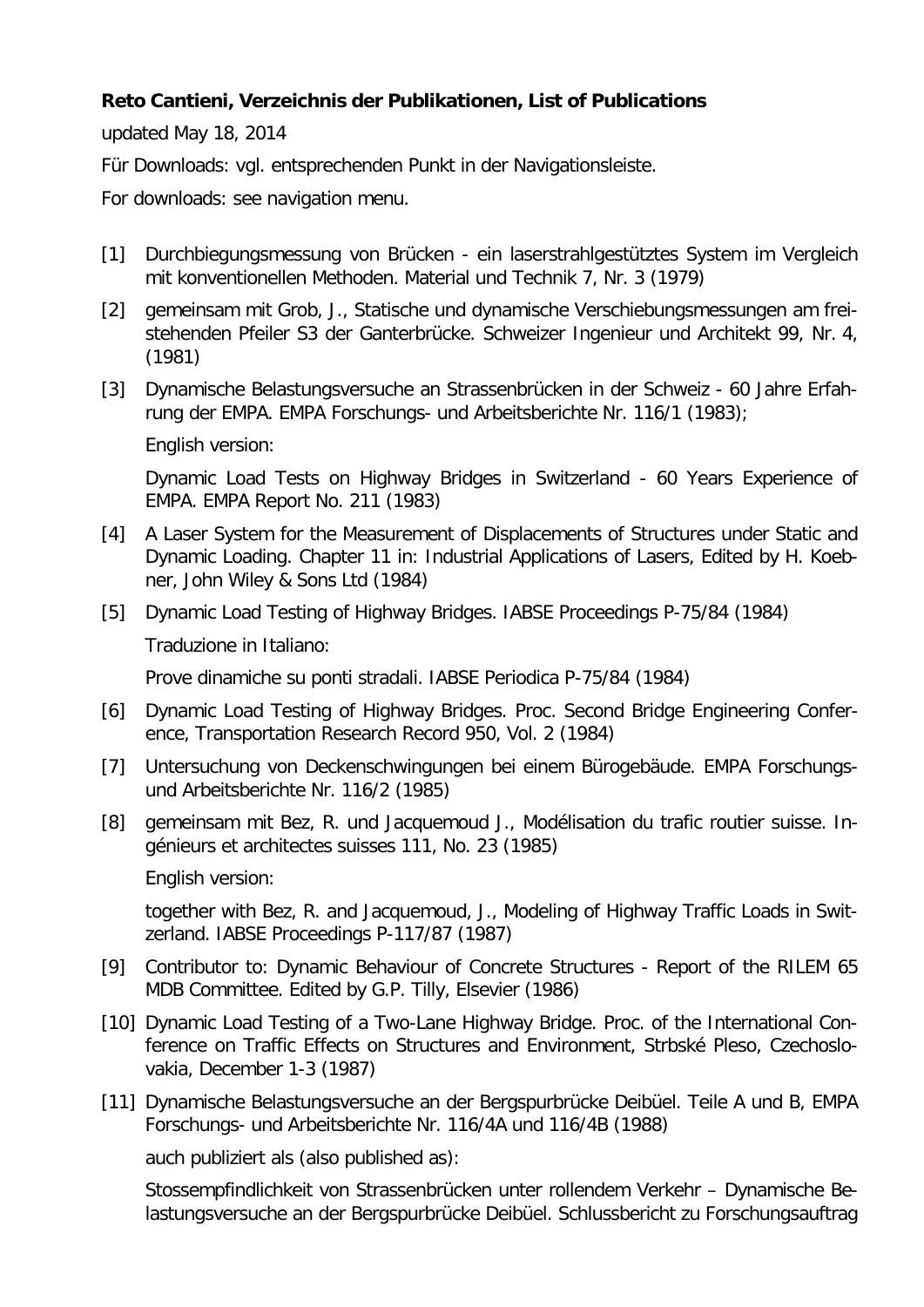Nr. 8/80. Eidg. Verkehrs- und Energiewirtschaftsdepartment, Bundesamt für Strassenbau. Forschungsberichte Nr. 169A und 169B, Bern (1988)

- [12] gemeinsam mit Theiler, F. und Schicker, M., Risse und Ablösungen bei Rauhfasertapeten - Erkenntnisse der EMPA aus Schadenfällen und Modellversuchen. applica 95, Nr. 2 (1988)
- [13] Floor Vibrations Two Case Studies. Proc. Symposium/Workshop on Serviceability of Buildings, University of Ottawa, Ottawa, Canada, May 16-18, Vol II (1988)
- [14] Experimental Investigation of Vehicle/Bridge Interaction. Proc. 2nd Int. Conference on Traffic Effects on Structures and Environment, Jasná, Niske Tatrý (CSFR), April 22-24, pp 430-439 (1991)
- [15] Beitrag zur Dynamik von Strassenbrücken unter der Überfahrt schwerer Fahrzeuge. Diss. ETH Nr. 9505, Zürich (1991) und EMPA Bericht Nr. 220 (1992);

English version:

Dynamic Behavior of Highway Bridges Under the Passage of Heavy Vehicles. EMPA Report No. 220 (1992)

- [16] Investigation of Vehicle/Bridge Interaction for Highway Bridges. In Heavy Vehicles and Roads Technology, Safety and Policy, Proc. 3<sup>rd</sup> Int. Symposium on Heavy Vehicles Weights and Dimensions, Queens' College, Cambridge, UK, June 28 - July 2, 1992, ed. by D. Cebon and C.G.B. Mitchell, Thomas Telford, London , pp. 130-137 (1992)
- [17] Bridge Effects. In Dynamic Loading of Pavements, Report of the OECD Scientific Expert Group IR2, OECD, Paris, pp. 71-82 (1992)
- [18] gemeinsam mit Pietrzko, S.: Modal Testing of a Wooden Footbridge Using Random Excitation. Proc. 11<sup>th</sup> Int. Modal Analysis Conference (IMAC), Kissimmee, Florida, February 1-4, 1993, pp. 1230 - 1236. Society for Experimental Mechanics, Inc., Bethel, CT., USA (1993)
- [19] gemeinsam mit Deger, Y. und Pietrzko, S.: Modal Analysis of a Concrete Gravity Dam - FE-Modeling Versus Experiment. Proc. Int. Workshop on Dam Safety Evaluation, Grindelwald, April 26-28, 1993, Volume 2, pp. 253-262, Dam Engineering, Sutton, Surrey, UK (1993)
- [20] Vehicle/Bridge Dynamic Interaction for Highway Bridges. Proc. 2<sup>nd</sup> European Conference on Structural Dynamics, eurodyn'93, Trondheim, Norway, June 21-23, 1993, A. A. Balkema (1993)
- [21] gemeinsam mit Pietrzko, S., Deger, Y.: Modalanalyse einer Schwergewichtsmauer Vergleich von Messung und Rechnung. Proc. D-A-CH-Tagung (Gesellschaften für Erdbebeningenieurwesen und Baudynamik) 1993, 29./30. September, Weimar, Hochschule für Architektur und Bauwesen; DGEB-Publikation Nr. 7, Deutsche Gesellschaft für Erdbebeningenieurwesen und Baudynamik e.V. (DGEB), Berlin, pp. 225-242 (1994)
- [22] together with Deger, Y., Pietrzko, S.: Modal Analysis of a Concrete Gravity Dam: Experiment, Finite Element Analysis and Link. Proc. 12<sup>th</sup> International Modal Analysis Conference (IMAC), January 31 - February 3, 1994, Honolulu, Hawaii, pp. 442-448 (1994)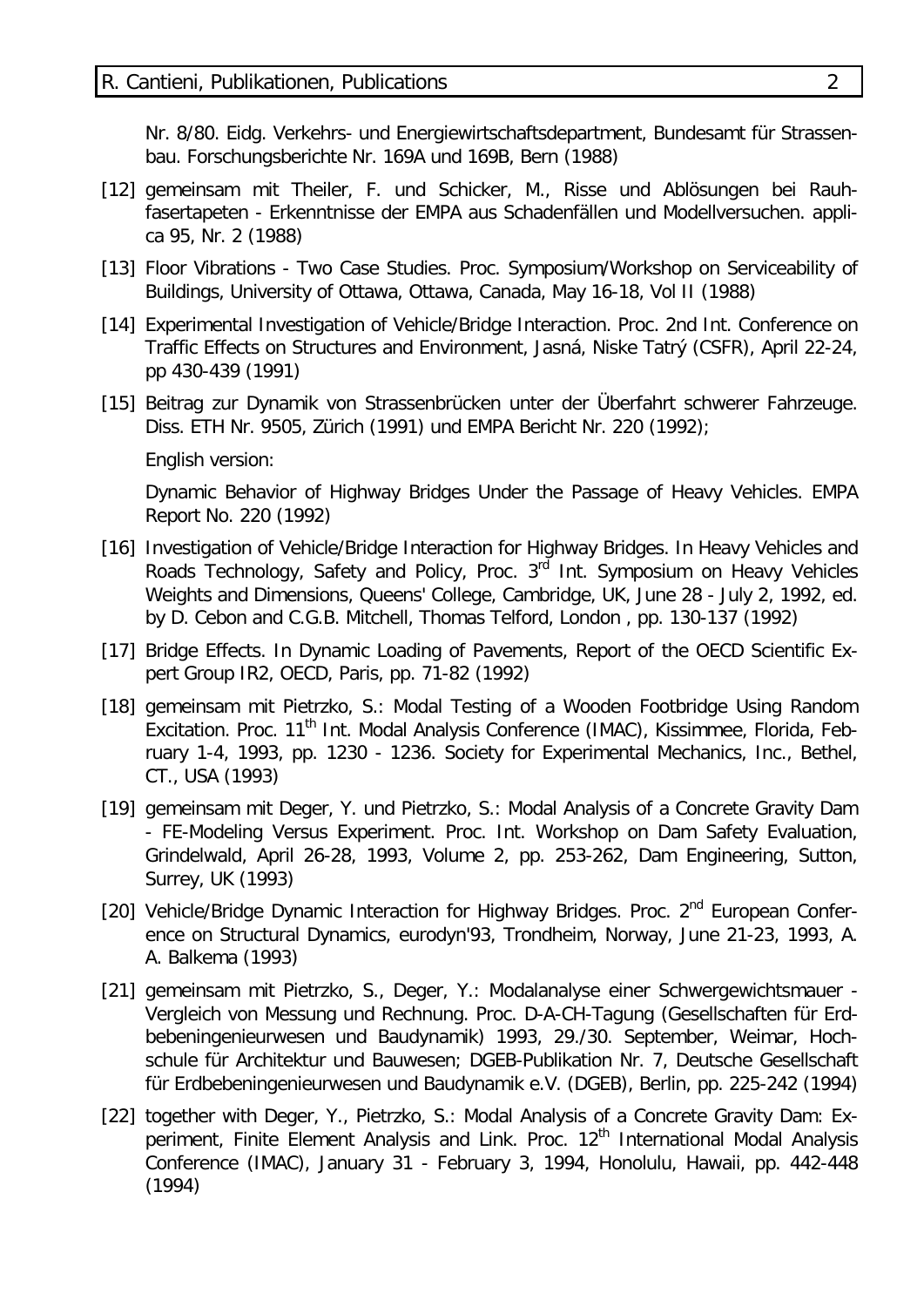- [23] together with Pietrzko, S., Modal Testing of a Gravity Dam Influence of the Exciter Placement on the Quality of the Identified Modal Parameters. Proc. 12<sup>th</sup> International Modal Analysis Conference (IMAC), January 31 - February 3, 1994, Honolulu, Hawaii, pp. 1342-1348 (1994)
- [24] together with Deger, Y., Pietrzko, S., Modal Analysis of an Arch Bridge: Experiment, Finite Element Analysis and Link. Proc.  $12<sup>th</sup>$  International Modal Analysis Conference (IMAC), January 31 - February 3, 1994, Honolulu, Hawaii, pp. 425-432 (1994)
- [25] gemeinsam mit Deger, Y., Pietrzko, S., Untersuchung grosser Tragwerke mit dynamischen Methoden: Aarebrücke Aarburg - Large structure investigation with dynamic methods: the bridge on the river Aare at Aarburg.  $12<sup>th</sup>$  FIP Congress, Washington, D.C, May 29 - June 2, 1994, Beitrag der FIP Schweizer-Gruppe: Vorgespannter Beton in der Schweiz, pp. 20-26 (1994)
- [26] together with Molina, F.J., Pietrzko, S., Direct Use of the Experimental Modal Data of a Bridge for the Prediction of its Response to a Moving Vehicle. Proc. Engineering Foundation Conference on Vehicle/Road and Vehicle/Bridge Interaction, Noordwijkerhout, June 5 to 10 (1994)
- [27] together with Deger, Y., Pietrzko, S.: Modal Analysis of a Concrete Arch Bridge: Experiment - Finite Element Analysis - Link EMA/FEM. Proc. International Bridge Conference Warsaw '94, June 20-22, 1994, Road and Bridge Research Institute, Warsaw, pp. 27- 36 (1994)
- [28] together with Deger, Y., Pietrzko, S,: Modal Analysis of a Concrete Arch Bridge: Linking Experiment and Analysis. Proc. 4<sup>th</sup> International Conference on Short and Medium Span Bridges, Nova Scotia CAD/CAM Centre, Halifax, August 8-11, 1994, pp. 557-567 (1994)
- [29] together with Deger, Y., Pietrzko, S., Modal Analysis of an Arch Bridge: Experiment, Finite Element Analysis and Link. Proc. 2<sup>nd</sup> International Conference on Computational Structural Technology, Athens, Greece, Computational Structural Engineering For Practice, Civil-Comp Press, Edinburgh, pp. 87-94 (1994)
- [30] together with Deger, Y., Pietrzko, S., Analisi Modale di un ponte ad arco: Sperimentazione, analisi di elementi finiti e collegamento. Proc. Conferenza degli utenti Europei dei prodotti MSC, Torino, Italia, (1994)
- [31] together with Deger, Y., Pietrzko, S., Modal Analysis of a Steel/Concrete Composite Bridge: Linking Finite Element Analysis and Experimental Data. Proc. ISMA19, Tools for Noise and Vibration Analysis, September 12-14, 1994, Leuven, Belgium, pp. 777- 787 (1994)
- [32] together with Pietrzko, S., Modal Testing of a Steel/Concrete Composite Bridge with Servo-Hydraulic Shaker. Proc. ISMA19, Tools for Noise and Vibration Analysis, September 12-14, Leuven, Belgium, pp. 947-956 (1994)
- [33] Investigation of the Dynamic Behavior of Civil Engineering Structures New Developments. Materials and Structures 28 (1995), pp. 103-104 (1995)
- [34] together with Barella, S., Swiss Testing of Medium Span Bridges. Proc. OECD DIVINE Project Mid-Term Seminar on Dynamic Loading of Heavy Vehicles and Road Wear, Sydney, Australia, February 2-3, 1995, Paper No. 18, 10 pp. (1995)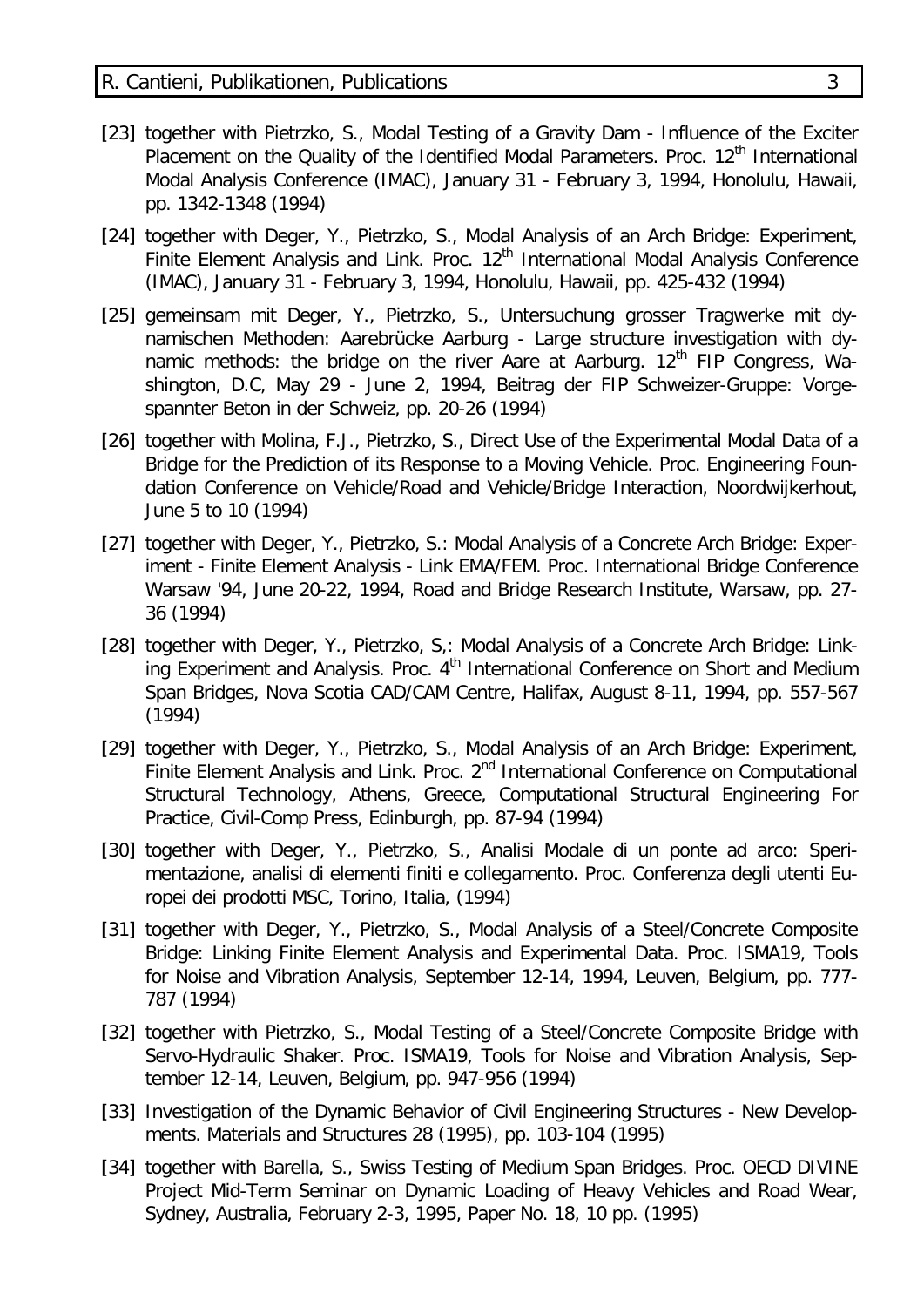- [35] together with Molina, F.J., Pietrzko, S., Traffic Response of a Bridge as Predicted from Modal-Test Data. Proc. 13<sup>th</sup> International Modal Analysis Conference (IMAC), February 13-16, 1995, Nashville, Tennessee, Vol. 2, pp. 1171-1177 (1995)
- [36] together with Deger, Y., Pietrzko, S., Modal Analysis of s Steel/Concrete Composite Bridge: Tests, Finite Element Simulation and Link. Proc. 13<sup>th</sup> International Modal Analysis Conference (IMAC), February 13-16, 1995, Nashville, Tennessee (1995)
- [37] together with Deger, Y., Pietrzko, S.J., Rücker, W., Rohrmann, R., Modal Analysis of a Highway Bridge: Experiment, Finite Element Analysis and Link. Proc. 13<sup>th</sup> International Modal Analysis Conference (IMAC), Nashville, Tennessee, February 13-16, 1995, Vol. 2, pp. 1141-1149 (1995)
- [38] together with Barella, S., Vehicle/Bridge Interaction for Medium Span Bridges Research Element 6 of the OECD IR6 DIVINE Project. Proc. 4<sup>th</sup> International Symposium on Heavy Vehicles Weights and Dimensions, University of Michigan, Ann Arbor, June 25-29, 1995, pp. 355-364 (1995)
- [39] together with Olia. S., Rehabilitation of Concrete Highway Bridges Under Traffic: Influence of Vibrations on the Adhesion of Fresh Mortar on Old Concrete. Proc. 6<sup>th</sup> International Conference on Structural Faults and Repair, "Extending the Life of Bridges", London, UK, July 3-5, 1995, Vol. 1, pp. 117-122 (1995)
- [40] together with Pietrzko, S., Deger, Y., Updating of Existing Structures' Models Based on Modal Testing. Proc. IABSE Symposium San Francisco 1995, "Extending the Lifespan of Structures", IABSE Report 73/2, pp. 1581-1586 (1995)
- [41] together with Rohrmann, R., Deger, Y., Pietrzko, S.J., Rücker, W., Modal Analysis of the Westend Bridge in Berlin - Experiment and Finite Element Analysis. Proc. International Symposium Non-Destructive Testing in Civil Engineering (NDT-CE), Berlin, September 26-28, 1995, DGZfP Berichtsband 48.1 (1995), pp. 335-343 (1995)
- [42] together with Deger, Y., Felber A., Pietrzko, S., Optimization of Finite Element Models of Large Structures Based on Dynamic Test Results. Proc. International Symposium Non-Destructive Testing in Civil Engineering (NDT-CE), Berlin, September 26-28, 1995, DGZfP Berichtsband 48.1 (1995), pp. 345-352 (1995)
- [43] gemeinsam mit Felber, A., Deger, Y., Optimierung des numerischen Tragwerksmodells einer Stahlbetonbrücke anhand unter Verkehr gemessener Schwingungen. GESA-Kolloquium '95: "Experimentelle Verfahren zur Lösung bautechnischer Aufgaben", VDI-Bericht 1195, pp. 175-184 (1995)
- [44] together with Deger, Y., Pietrzko, S., Bridge Model Updating Through Combining Theory and Experiment. Proc. European Rail Research Institute (ERRI) Conference "Maintenance of Railway Bridges and Civil Engineering Structures", Ede (NL), October 4-6, (1995)
- [45] Gemeinsam mit Deger, Y., Felber, A., Pietrzko, S., de Smet, C.A.M., Bestimmung der dynamischen Eigenschaften von Brücken – Kombination von Theorie und Experiment. SGEB DACH-Tagung, Graz, 2./3. November (1995)
- [46] Dynamische Systemdentifikation. Proc. Tagung "Dynamische Probleme bei Brückenund Hochbauten", ETH Zürich, 27./28. September 1996, SIA Dokumentation D 0138, Schweizerischer Ingenieur- und Architekten-Verein, Zürich, 1996, pp. 11-20 (1996)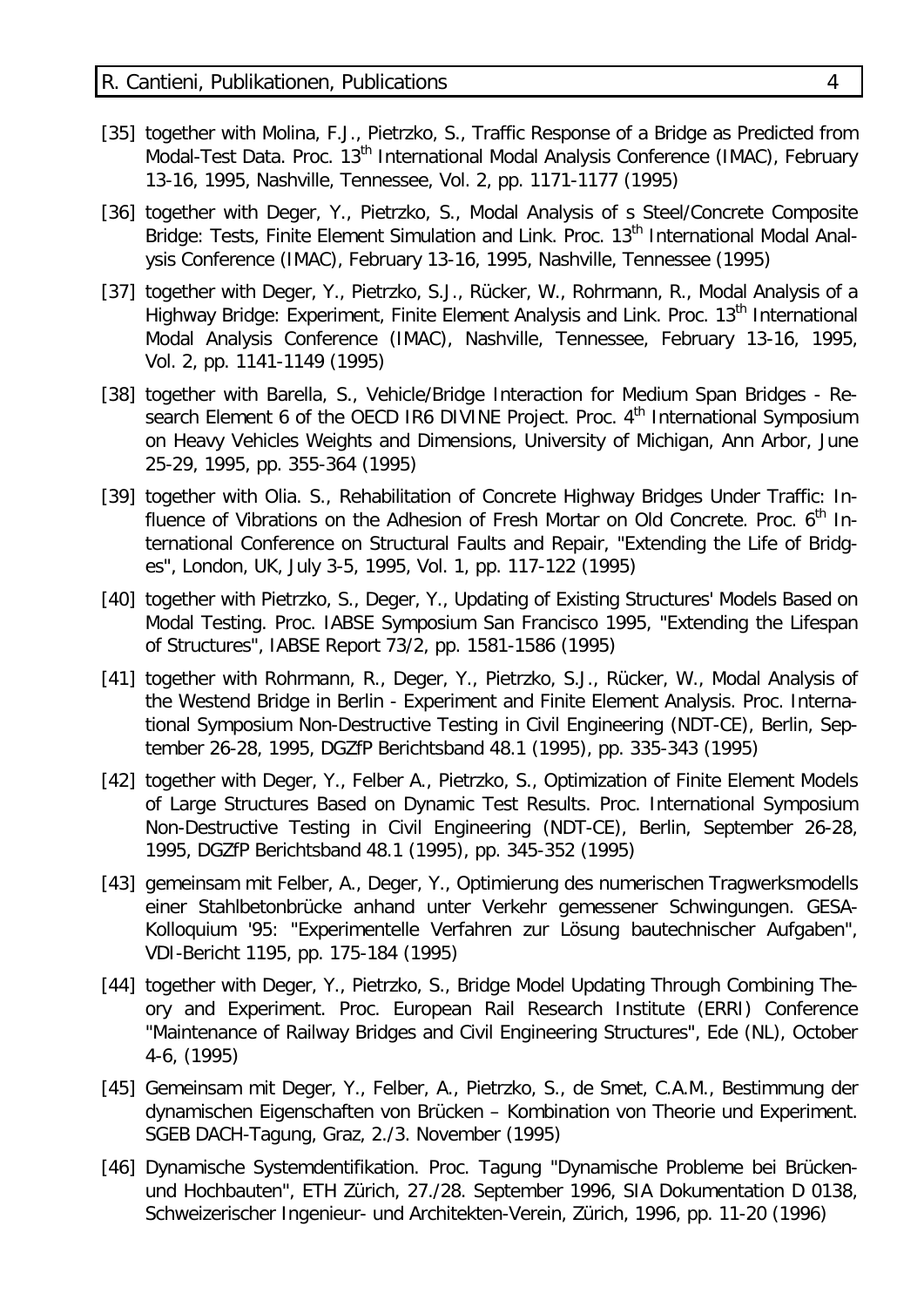- [47] Updating of Analytical Models of Existing Large Structures Based on Modal Testing, Recent Advances in Bridge Engineering - Evaluation, Management and Repair. Proc. US-Europe Workshop on Bridge Engineering, Barcelona, Spain, July 15-17, 1996, pp. 153-177 (1996)
- [48] together with Krebs, W., Analysis of Dynamic Wheel Load Signals in the Frequency Domain. Proc. Engineering Foundation Conferende "Vehicle – Ifrastructure Interaction IV, June 2-6, San Diego, California (1996)
- [49] Dynamic Testing of Large Civil Engineering Structures. Proc. Int. Conference devoted to the 75<sup>th</sup> anniversary of the Klokner Institute, CVUT Praha, Design and Assessment of Building Structures, Praha, September12-13, 1996, Vol. II, pp. 32-43 (1996)
- [50] gemeinsam mit Deger, Y., Felber, A., Pietrzko, S., de Smet, C.A.M., Bestimmung der dynamischen Eigenschaften von Brücken - Kombination von Theorie und Experiment. Proc. D-A-CH-Tagung 95 "Aktuelle Probleme des Erdbebeningenieurwesens und der Baudynamik, Graz, 2./3. November 1995, pp. 85-108 (1996)
- [51] together with Deger, Y., Felber A., de Smet C.A.M., Dynamic Modeling and Testing of a Cable Stayed Pedestrian Bridge. Proc. 14<sup>th</sup> International Modal Analysis Conference (IMAC), Dearborn, Michigan, February 12-15, 1996, pp. 211-217 (1996)
- [52] together with Deger, Y., Felber A., de Smet C.A.M., Finite Element Model Optimization of a Large Bridge Based on Dynamic Testing. Proc. Third International Conference on Bridge Management, University of Surrey, Guilford, Surrey, UK, April 14-17, 1996, pp. 343-351 (1996)
- [53] together with Deger, Y., de Smet, C.A.M., Felber A., Finite Element Model Optimization of the New Rheinbridge Based on Ambient Vibration Testing. Proc. 3<sup>rd</sup> European Conference on Structural Dynamics, eurodyn'96, Florence, Italy, June 5-8, 1996, Vol. 2, pp. 817-822 (1996)
- [54] together with Deger, Y., Felber A., Optimization of the Finite Element Model of a Reinforced Concrete Bridge Based on Ambient Vibration Tests. Proc. 2<sup>nd</sup> International DTA/NAFEMS/SECED Conference on Structural Dynamics Modelling, Cumbria, UK, July 3-5, 1996, pp. 437-448 (1996)
- [55] together with De Smet, C. A. M., Felber, A. J., Krämer, C., Ambient Vibration Study of the New Rheinbridge for Highway N4. Proc. 14<sup>th</sup> International Modal Analysis Conference (IMAC), Dearborn, Michigan, February 12-15, 1996, pp. 63-69 (1996)
- [56] together with Felber, A., Advances in Ambient Vibration Testing: Ganter Bridge, Switzerland. Structural Engineering International (6), Number 3, August 1996, pp. 187- 190 (1996)
- [57] together with Felber, A., de Smet, C.A.M., Ambient Vibration Study of the Ganterbridge. Proc. 14<sup>th</sup> International Modal Analysis Conference (IMAC), Dearborn, Michigan, February 12-15, 1996, pp. 233-239 (1996)
- [58] together with Pietrzko, S.J., Modal Testing of a Steel/Concrete Composite Bridge with a Servo-Hydraulic Shaker. Proc. 14<sup>th</sup> International Modal Analysis Conference (IMAC), Dearborn, Michigan, February 12-15, 1996, pp. 91-98 (1996)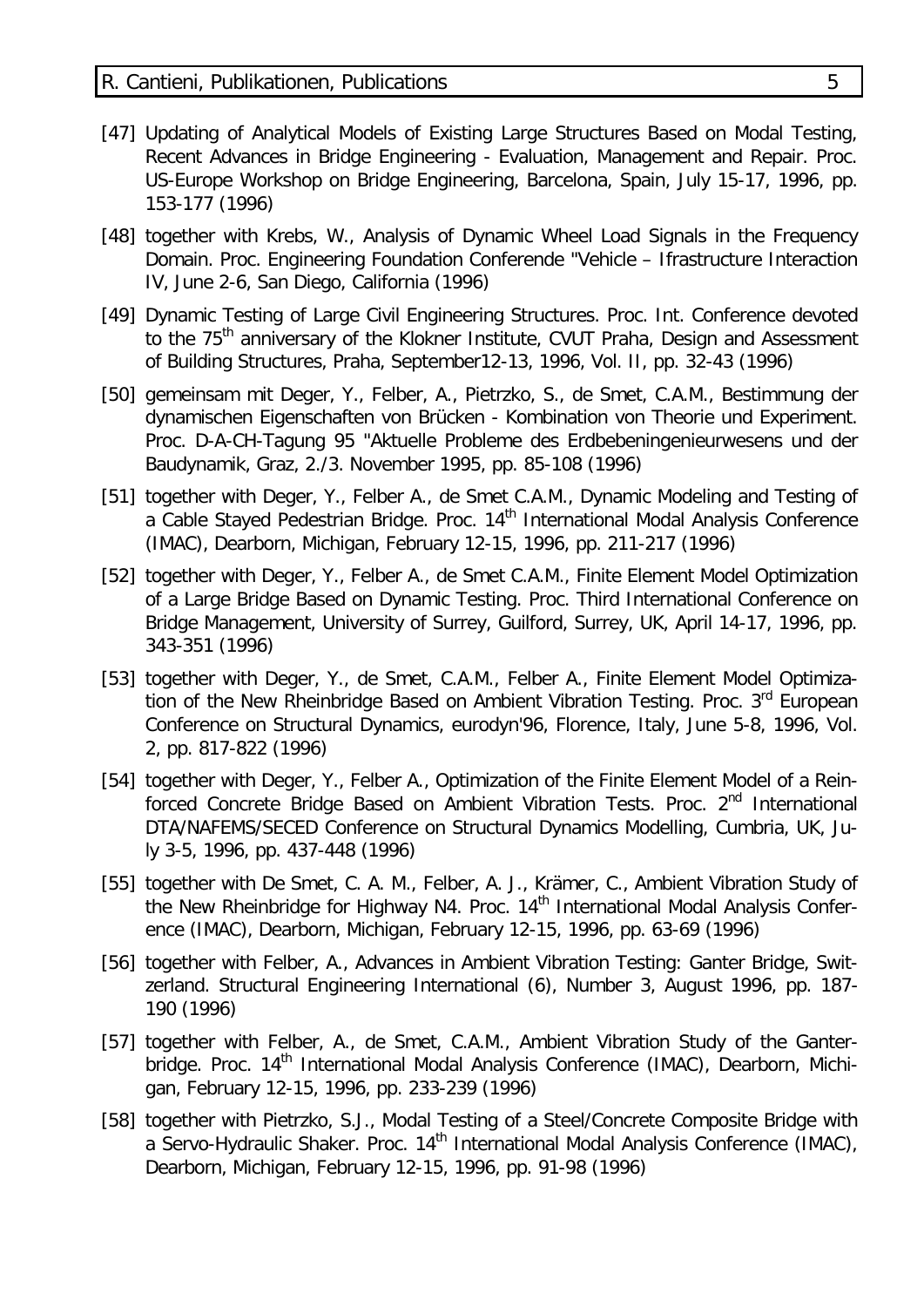- [59] together with Krebs, W., Analysis of Dynamic Wheel Load Signals in the Frequency Domain. Proc. Engineering Foundation Conference "Vehicle-Infrastructure Interaction IV", Bahia Resort Hotel, San Diego, California, June 2-7, 1996 (1996)
- [60] together with Pietrzko S., Deger Y., Identification of a Reference Mathematical Model of an Arch Bridge Using Full-Scale Forced Modal Testing and Finite-Element-Modelling. Society of Photo-Optical Instrumentation Engineers, SPIE-Volume 2719, February 28- 29, 1996, San Diego, California, USA, pp.180-191 (1996)
- [61] together with Pietrzko S., Deger Y., Forced Modal Test of the Vieux Emosson Gravity Dam, Reciprocity-Based Experimental Determination of Dam-Foundation Interaction, FE-Modelling and Updating. Proc. Second International Conference on Structural Dynamics Modelling Test, Analysis and Correlation, Lake Windermere, UK, July 3-5, 1996, pp. 413-424 (1996)
- [62] Tragfähigkeitsanalysen durch Schwingungsmessungen. Tagungsbericht der Fachtagung "Sonderkapitel aus dem Brücken- und Ingenieurbau", veranstaltet durch die BAM und die Berliner Senatsverwaltung für Bauen, Wohnen und Verkehr, 4.6.1997, Hsg. BAM, Berlin, pp. 41-50 (1997)
- [63] Vehicle Effects on Medium to Long-Span Bridges. Special Publication of "Land & Water", No. 7, p. 14 (1997)
- [64] together with Wiberg, U.\*, Pietrzko, S.J., Deger, Y., (\*Vattenfall Utveckling AB, S-814 26, Älvkarleby, Sweden), Modal Investigation of a Dam. Proc. 16<sup>th</sup> International Modal Analysis Conference (IMAC), Santa Barbara, California, February 2-5, 1998, S. 1151-1157 (1998)
- [65] together with Pietrzko, S.J., Deger, Y., Modal Investigation of an Office Building Floor. Proc. 16<sup>th</sup> International Modal Analysis Conference (IMAC), Santa Barbara, California, February 2-5, 1998, Vol. 2, S. 1172-1178 (1998)
- [66] Tragfähigkeitsanalysen durch Schwingungsmessungen. Proc. 30. Sitzung des Österreichischen Arbeitskreises "Brückenkontrolle und -erhaltung", Bad Tatzmannsdorf, Burgenland, 13.-15. Mai 1998, pp. 124-133 (1998)
- [67] Experimental Techniques in Dynamics of Bridges. Proc.  $4<sup>th</sup>$  European Conference on Structural Dynamics, eurodyn'99, Prag, Czech Republic, June 7-10, 1999, Vol. 1, A.A. Balkema/Rotterdam/Brookfield/1999, pp.13-22 (1999)
- [68] together with Wiberg, U.\*, Pietrzko, S.J., Deger, Y., (\*Vattenfall Utveckling AB, S-814 26, Älvkarleby, Sweden): Modal Investigation of a Dam. Proc.  $4<sup>th</sup>$  European Conference on Structural Dynamics, eurodyn'99, Prag, Czech Republic, June 7-10, 1999, Vol. 2, A.A. Balkema/Rotterdam/Brookfield/1999, pp.1001-1006 (1999)
- [69] together with Deger, Y., Pietrzko, S., Modal Investigation and Model Updating of an Office Building Floor. Proc. 3rd International Conference "Structural Dynamics Modelling", Cumbria, UK, July 11-14 (1999)
- [70] Dynamik von Strassenbrücken unter der Überfahrt schwerer Fahrzeuge. Proc. Workshop "Lastproblematik auf Strassen und Verkehrsbauwerken", Bauhaus-Universität Weimar, 15.07.99, ohne Paginierung (1999)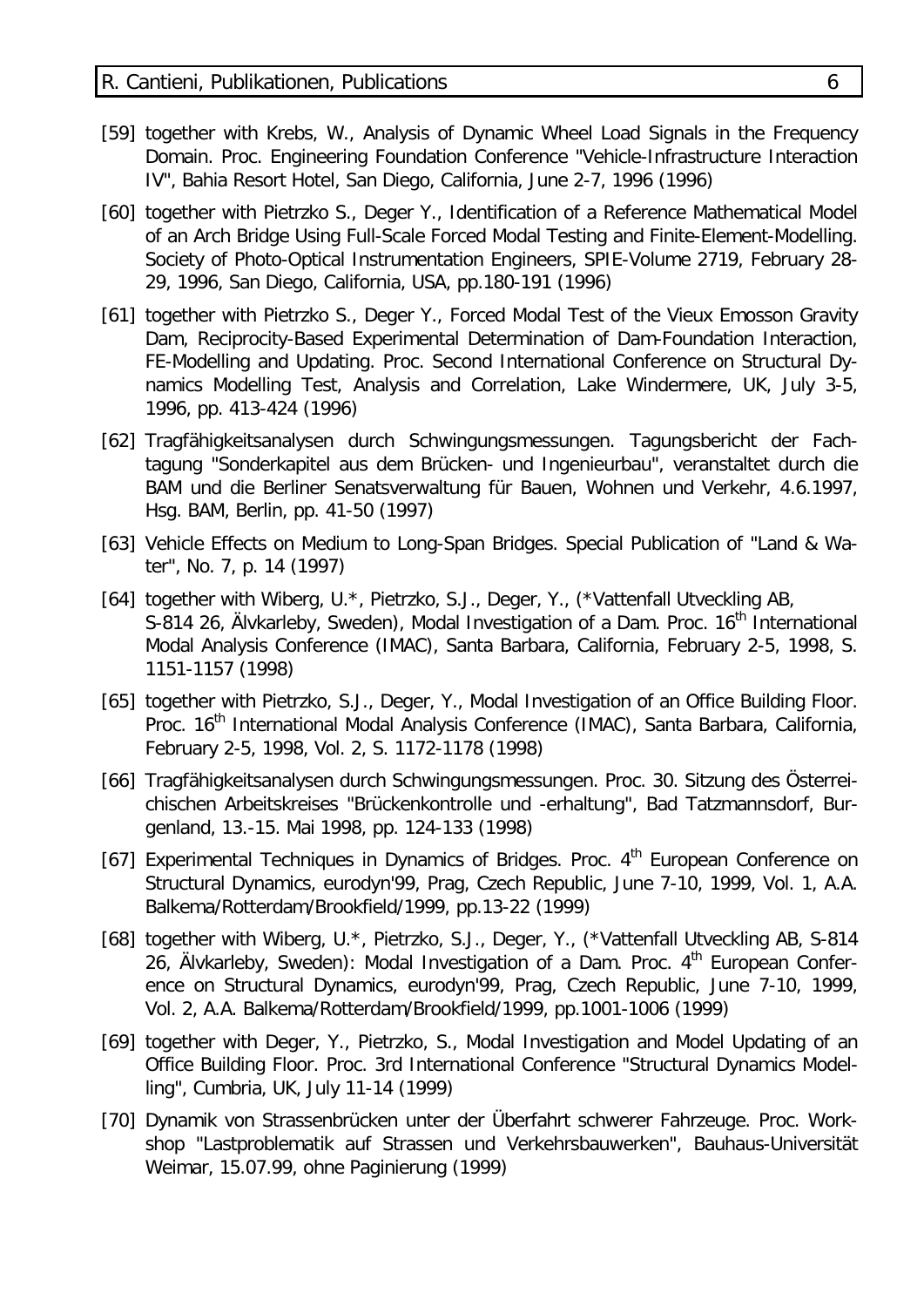- [71] together with Krebs, W.: Analysis of Dynamic Wheel Load Signals in the Frequency Domain. Heavy Vehicles Systems, A Special Series of the International Journal of Vehicle Design, Vol. 6, Nos. 1-4, pp. 287-309 (1999)
- [72] together with Krebs, W., Heywood, R.: OECD IR 6 DIVINE Project Dynamic Interaction Between Vehicle and Infrastructure Experiment – Element 6, Bridge Research – Final Report. EMPA Test Report No. 153'031, ISBN 3-905594-05-6 (2000)
- [73] Assessing a Dam's Structural Properties Using Forced Vibration Testing. Proc. IABSE International Conference on Safety, Risk and Reliability - Trends in Engineering, Malta, March 21-23 (2001)
- [74] Versuche der EMPA am Obkirchenviadukt. A2 Info-Blatt, Eine Beilage der Neuen Nidwaldner Zeitung, Verlag: Neue Luzerner Zeitung, 6002 Luzern, Nr. 6, 27. April 2001, pp. 10-11 (2001)
- [75] together with Brincker, R., Andersen, P.: Identification and Level 1 Damage Detection of the Z24 Highway Bridge by Frequency Domain Decomposition. Proc. 20<sup>th</sup> International Modal Analysis Conference (IMAC), Los Angeles, California, February 4-7, 2002, pp. 442-447 (2003)
- [76] together with Brincker, R., Andersen, P.: Identification and Level 1 Damage Detection of the Z24 Highway Bridge. Experimental Techniques 25, No. 6, pp. 51-57 (2001)
- [77] together with Langenegger, M.: Bridge Vibrations Excited Through Vibro-Compaction of Bituminous Deck Pavement. Proc. 5<sup>th</sup> European Conference on Structural Dynamics, eurodyn'02, Munich, Germany, September 2-5, 2002, Vol. 1, pp. 361-366 (2002)
- [78] together with Langenegger, M.: Bridge Vibrations Excited Through Vibro-Compaction of Bituminous Deck Pavement. Proc. 21<sup>st</sup> International Modal Analysis Conference (IMAC), Kissimmee, Florida, February 3-6, 2003, paper #191 (2003)
- [79] Dynamische Fahrzeug-Brücken-Interaktion. Aktuelle Probleme der Brückendynamik, D-A-CH Tagung 2003, sia Dokumentation D 0198, Schweizerischer Ingenieur- und Architektenverein, Zürich, pp. 131-138 (2003)
- [80] Experimental Methods Used in System Identification of Civil Engineering Structures. Proc. 2<sup>°</sup> Workshop: Problemi di vibrazioni nelle strutture civili e nelle costruzioni mecchaniche, Perugia, Italia, 10-11 Giugno (in print) (2004)
- [81] Experimental Methods Used in System Identification of Civil Engineering Structures. Proc. 1<sup>st</sup> International Operational Modal Analysis Conference, 1st IOMAC, April 26-27, 2005, Copenhagen, Denmark, pp. 249-260 (2005)
- [82] together with Biro, T.: Office Floor Vibrations: Modal Parameter Identification and Vibration Monitoring. Proc.  $6<sup>th</sup>$  European Conference on Structural Dynamics, eurodyn'05, Paris, France, September 4-7, 2005, Vol. 1, pp. 533-538 (2005)
- [83] Einsatz von Vibrowalzen für die Verdichtung von Schwarzbelägen auf Brücken. Strasse und Verkehr 91, September 2005, pp. 34-40 (2005)
- [84] Office Floor Vibrations: Modal Parameter Identification and Vibration Monitoring. Proc ISMA2006, Leuven, Belgium, September 18-20 (2006)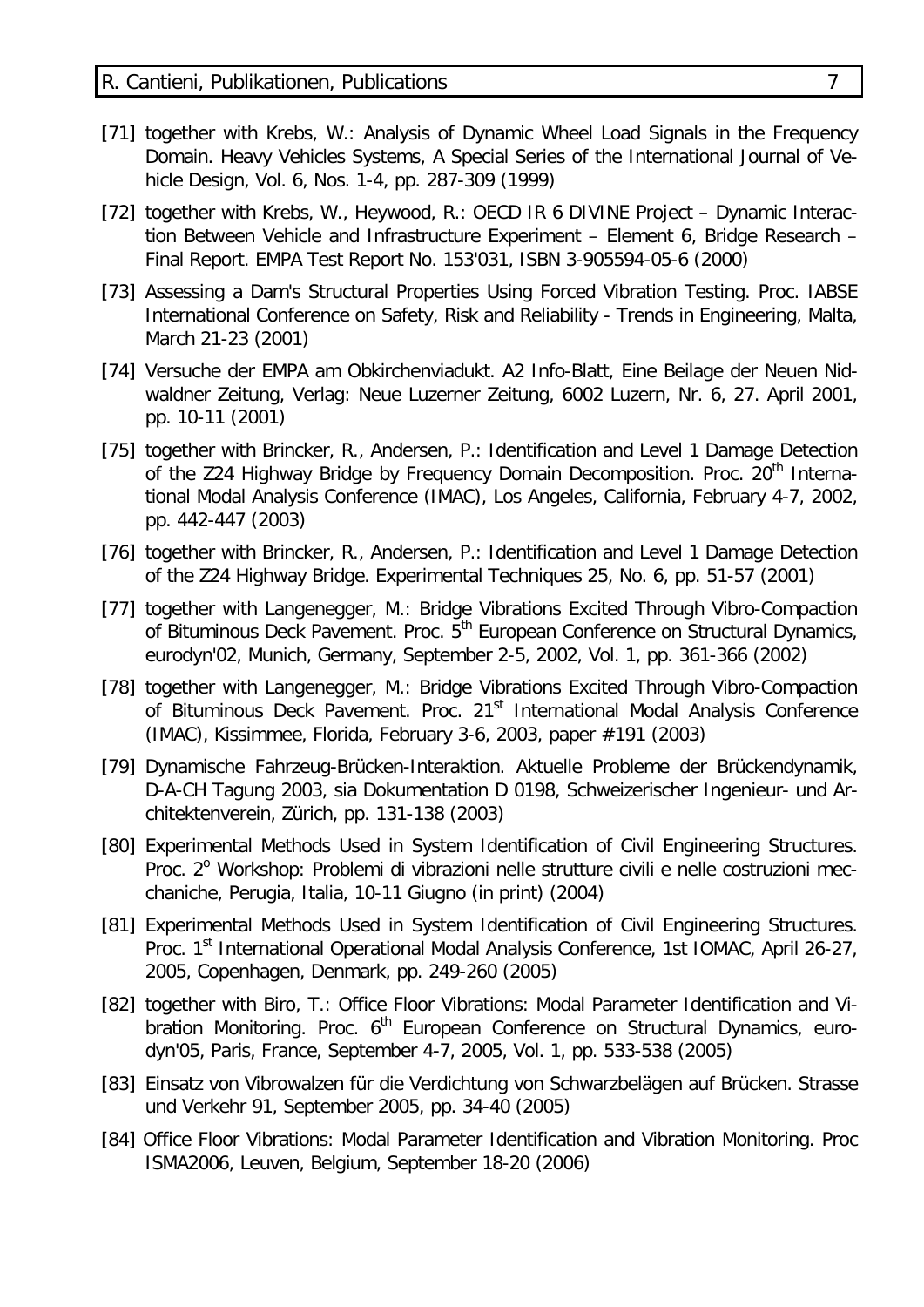- [85] together with Brehm, M., Zabel, V., Rauert, T., Hoffmeister, B.: Ambient Testing and Model Updating of a Bridge for High-Speed Trains. Proc. 26<sup>th</sup> International Modal Analysis Conference (IMAC), Orlando, Florida, February 4-7, 2008, paper #291 on CD (2008)
- [86] together with Andersen, P., Brincker, R., Ventura, C.: Modal Estimation of Civil Structures Subject to Ambient and Harmonic Excitation. Proc. 26<sup>th</sup> International Modal Analysis Conference (IMAC), Orlando, Florida, February 4-7, 2008, paper #111 on CD (2008)
- [87] Gemeinsam mit Rosenquist, M. O., Andersen, P., Kündig, Ch.: Experimentelle Modalanalyse von Brücken als Basis für die Durchführung realistischer FE-Berechnungen. Special 2/2008 Messtechnik im Bauwesen, Ernst & Sohn Special A61029, pp. 42-47 (2008)
- [88] together with Brehm, M., Zabel, V., Rauert, T., Hoffmeister, B.: Ambient Testing and Model Updating of a Filler-Beam Bridge for High-Speed Trains. Proc.  $7<sup>th</sup>$  European Conference on Structural Dynamics, eurodyn'08, Southampton, UK, July 7-9, 2008, paper E284 on CD (2008)
- [89] together with Brehm, M., Zabel, V., Rauert, T., Hoffmeister, B.: Experimental Modal Analysis of a Twin Composite Filler Beam Railway Bridge for High-Speed Trains with Continuous Ballast. Proc. IABMAS'08, Fourth International Conference on Bridge Maintenance and Safety, Seoul, Korea, 13-17 July, 2008, pp 716-723 (2008)
- [90] Dams. Encyclopedia of Structural Health Monitoring, Boller, C., Chang, F., Fujino, Y., (eds.). John Wiley & Sons, Chichester, UK, pp 2265-2288 (2009)
- [91] Modal Analysis of a River Exploitation Power House with and without the Turbine/Generator Units Being in Operation. Proc. IOMAC, 3rd International Operational Modal Analysis Conference, Portonovo (Ancona), May 4-6, 2009, pp. 73-80 (2009)
- [92] gemeinsam mit Brehm, M., Zabel, V.,: Modellanpassung einer Eisenbahnbrücke für den Hochgeschwindigkeitsverkehr (Model Updating of a High-Speed Railway Bridge). VDI-Berichte (2063), pp. 403-418, VDI Verlag GmbH, Düsseldorf (2009)
- [93] Application of Ambient Vibration Testing in Practice (Operational Modal Analysis). Proc. DETAILS EU-RFCS Research Project Final Workshop, Lucca, Italia, 2009, Dec. 9- 11, pp. 118-132, ISBN 978-88-579-0047-6 (2010)

(RFCS: EU Research Fund for Coal and Steel; DETAILS: Design for Optimal Performance of High-Speed Railway Bridges by Enhanced Monitoring Systems, 2006 - 2009)

- [94] Traffic Excited Vibrations Acting on Pedestrians Using a Highway Bridge. Proc. 28<sup>th</sup> International Modal Analysis Conference (IMAC), Jacksonville, Florida, February 1-4, 2010, paper #210 on CD (2010)
- [95] together with Pelayo, F., López-Aenlle, M., Fernández-Canteli, A., Operational Modal Analysis of Two Wind-Turbines With Foundation Problems. Proc. 4<sup>th</sup> International Operational Modal Analysis Conference (IOMAC), Istanbul, May 9-11 (2011)
- [96] Traffic Excited Vibrations Acting on Pedestrians Using a Highway Bridge. Proc. 4<sup>th</sup> International Operational Modal Analysis Conference (IOMAC), Istanbul, May 9-11 (2011)